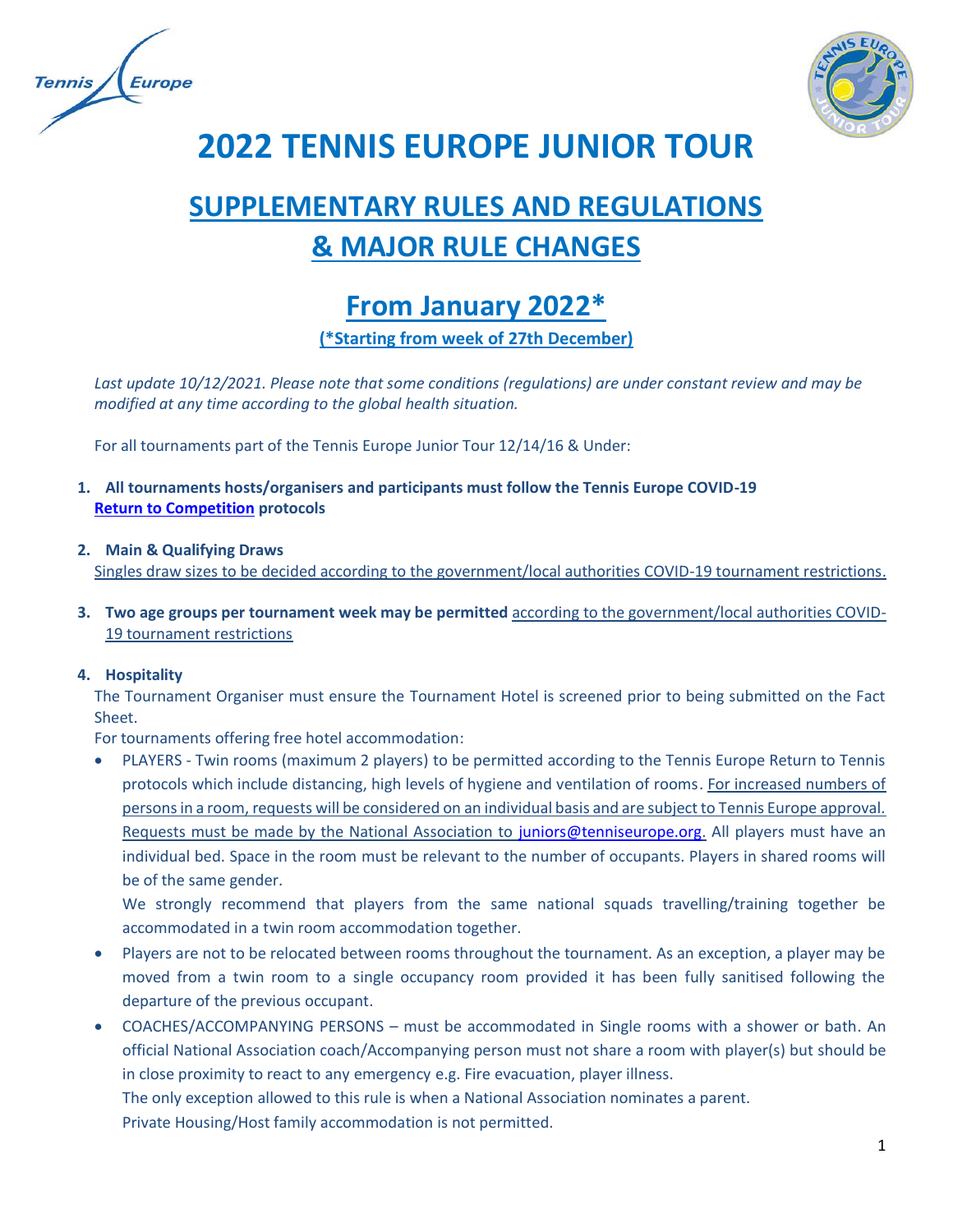# **5. Sign-in**

Singles Main draw/Qualifying: There are only two ways to sign in: online and by telephone. Players are encouraged to sign in online. Onsite alternates must sign in by telephone. Doubles: Online sign-in is not available for Doubles. Players may sign-in by phone or on-site. Both players in a team must sign-in.

#### **6. Unaccompanied minors**

Players aged 16 years & Under are not permitted to travel to, or to access tournaments if not accompanied by an adult.

# **7. Accompanying persons**

Maximum 1 (one) accompanying person per player will be permitted at Tennis Europe Junior Tour events unless more persons are allowed by the government/local authorities COVID-19 tournament restrictions and specified in the tournament fact sheet.

# **8. Spectators**

Spectators are only permitted according to government/local authorities COVID-19 tournament restrictions and if permitted must be isolated from participants to the greatest extent possible.

# **9. Accessibility**

Where accessibility to a venue is significantly limited due to travel restrictions, a tournament may be postponed following assessment by Tennis Europe.

# **10. Tennis Europe Ranking**

The 52-week Tennis Europe ranking system returns on 14th December 2021. All points earned on or before 14th December 2020 will drop in their entirety with effect from 14th December 2021. i.e., a player's ranking on 14th December 2021 will be comprised of points earned in the previous 52 weeks only.

"Results from higher graded tournaments 14 & Under Super Category, 14/16 & Under Category 1 (excluding the 12 & Under age group) can be counted a maximum of once within a player's best 6 Singles results, 2 best Doubles results and best 2 team events) within the 52-week period. The 'no double counting' principle does not apply to 12 & Under category 1 and 2 tournaments and 14/16 & Under category 2 and 3 tournaments."